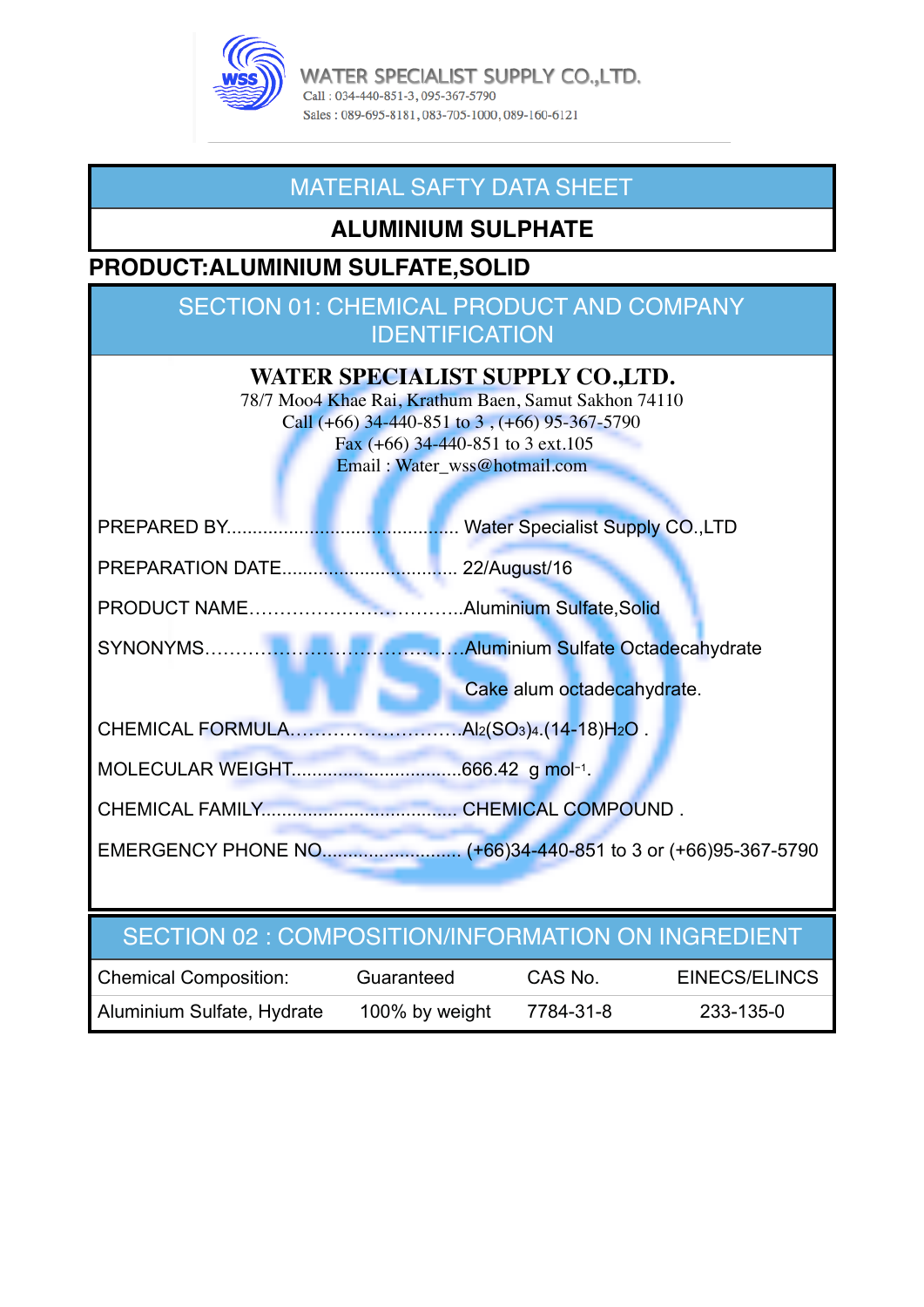## SECTION 03: HAZARDS IDENTIFICATION

#### **EMERGENCY OVERVIEW**

#### **WARNING! HARMFUL IF SWALLOWED OR INHALED. CAUSES IRRITATION TO SKIN, EYES AND RESPIRATORY TRACT.**

**………………………………………………………………………………………..**  Health Rating : 2-Moderate Flammability Rating : 0-None Reactivity Rating : 1-Slight Contact Rating : 2-Moderate Lab Protective Equip :GOGGLES and SHIELD;LAB COAT and APRON;VENTHOOD . PROPER GLOVE Storage Color Code : Green (General Store)

**…………………………………………………………………………………………**

#### **POTENTIAL HEALTH EFFECTS**

This material hydrolyzes in water to form sulfuric acid, Which is responsible for the irritating effects given below.

#### **Inhalation:**

Causes irritation to the respiratory tract. Symptoms may include coughing, Shortness of breath.

#### **Ingestion:**

Causes irritation to the gastrointestinal tract. Symptoms may include nausea, vomiting and diarrhoea. There have been two cases of fatal human poisonings from ingeston of 30 grams of alum.

#### **Skin Contact:**

Causes irritation, Symptom include redness, itching, and pain.

#### **Eye Contact :**

Cause irritation, redness, and pain.

#### **Chronic Exposure:**

No information found.

#### **Aggravation of Pre-existing Condition:**

No information found.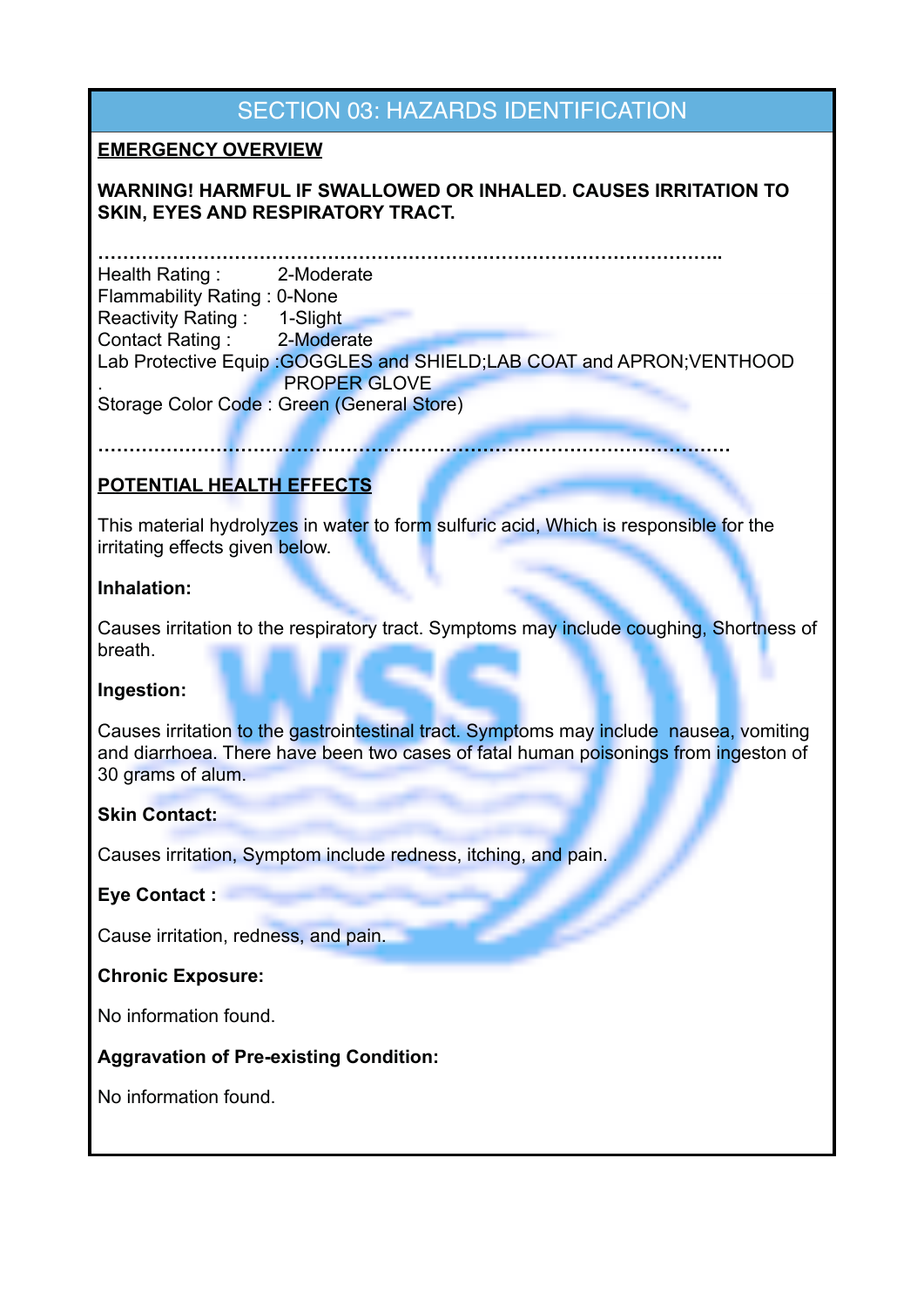### SECTION 04 : FIRST AID MEASURES

#### INSTRUCTIONS:

#### **Inhalation:**

Remove to fresh air .If not breathing, give artificial respiration.If breathing is difficult, give oxygen.Call a physician.

#### **Ingestion :**

If swallowed **DO NOT INDUCE VOMITING!** Give large quantities of water. Never give anything by mouth to an unconscious person.Get medical attention immediately.

#### **Skin Contact**

Wipe off excess material from skin then immediately flush skin with plenty of water for at least 15 minutes. Remove contaminated clothing and shoes. Get medical immediately.

#### **Eye contact**:

Immediately flush eyes with plenty of water for at least 15 minutes, lifting lower and upper eyelids occasionally.Get medical attention immediately.

### SECTION 05 :FIRE FIGHTING MEASURES

#### **Fire:**

Not considered to be a fire hazard.

#### **Explosive :**

Not considered to be an explosion hazard

#### **Fire Extinguishing Media:**

Keep in mind that addition of water can cause the formation of sulfuric acid.

#### **Special information :**

In the event of a fire,wear full protective clothing and NIOSH-approved self-contained breathing apparatus with full face piece operated in the pressure demand or other positive pressure mode.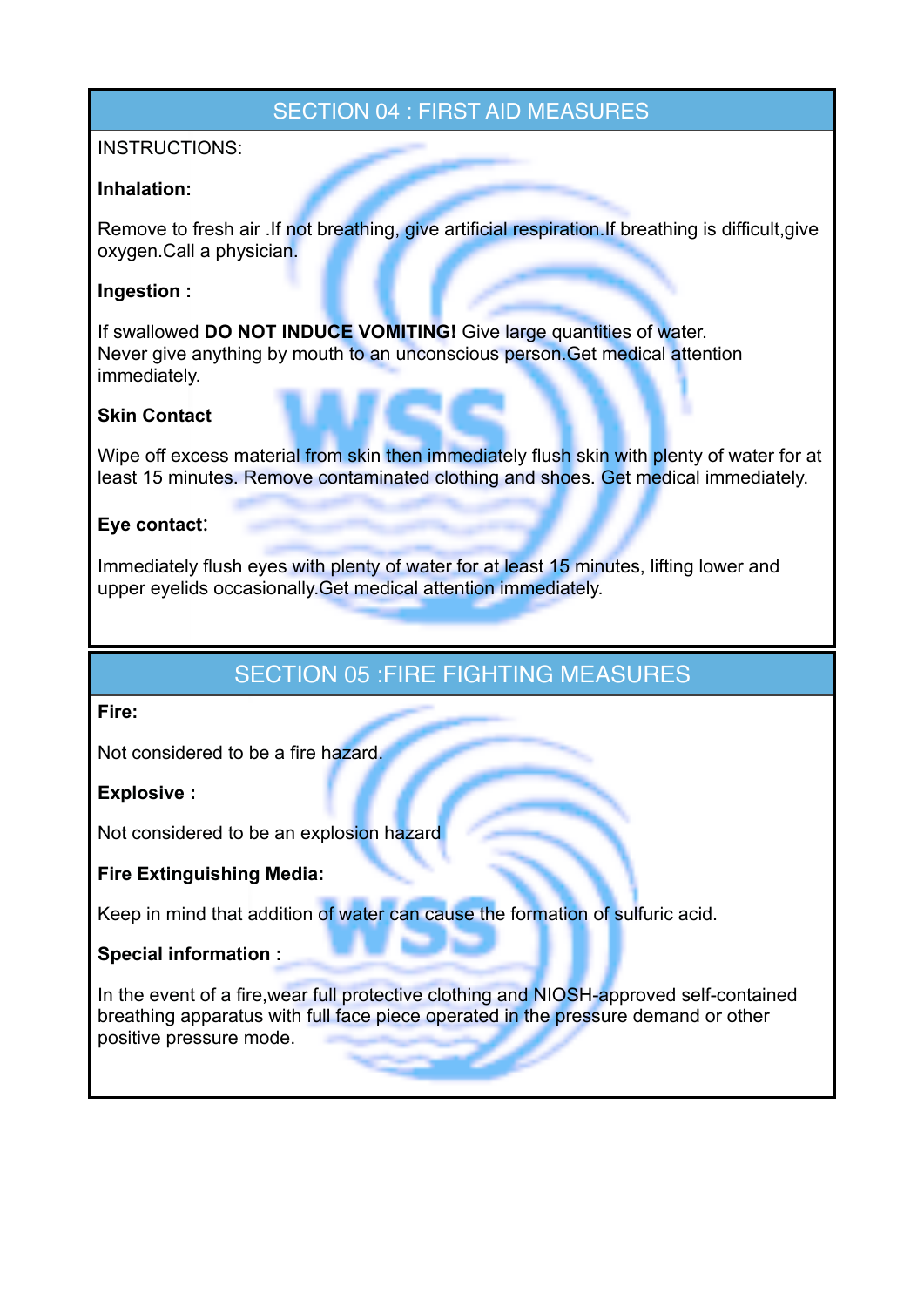# SECTION 06 : ACCIDENTAL RELEASE MEASURES

Ventilate area of leak or spill.Keep unnecessary and unprotected people people away from area of spill.Wear appropriate personal protective equipment as specified in Section 08.Spill:Pick up and place in a suitable container for reclamation or disposal,using a method that does not generate dust.

Cover spill with sodium bicarbonate or soda ash and mix.

# SECTION 07 : HANDLING AND STORAGE

Keep in a tightly closed container. Protect against from physical damage. Store in a cool,dry, Isolate from incompatible substances. Aluminium sulphate absorbs moisture and becomes a safety hazard when spilled because it absorbs moisture and becomes slippery. Containers of this material may be hazardous when empty since they retain product residues (dust, slide); obseve all warnings and precautions listed for the product.

# SECTION 08 : EXPOSE CONTROL/PERSONAL PROTECTION

#### **Airborne Exposure Limits :**

-OSHA permissible Exposure Limit (PEL): 2mg/m3(TWA) soluble salts as Al -ACGIH Threshold Limit Value (TLV) : 2mg/m3(TWA) soluble salt as Al

#### **Ventilation System :**

A system of local and/or general exhaust is recommended to keep employee exposures below the Airborne Exposure Limits. Local exhaust ventilation is generally preferred because it can control the emissions of the contaminant at its source, preventing dispersion of it into the general work area. Please refer to the ACGIH document, *Industrial Ventilation, A manual of Recommended Practices*, most recent edition, for details.

#### **Personal Respirators(NIOSH Approved) :**

If the exposure limits is exceeded and engineering controls are not feasible, a half face piece particulate respirator(NIOSH type N95 or better filters) may be worn for up ten times the exposure limit or the maximum use concentration specified by the appropriate regulatory agency or respirator supplier ,whichever is the lowest.A full-face piece particulate respirator(NIOSH type N100 filters) may be worn up to 50 times the exposure limit, or the maximum use concentration specified by the appropriate regulatory agency, or respirator supplier, whichever is the lowest.If oil particles (e.g.lubricants,cutting fluids,glycerine,etc.)are present,use a NIOSH type R or P filter.For emergencies or instance where the exposure levels are not known, use a full-facepiece positivepressure, air-supplied respirator.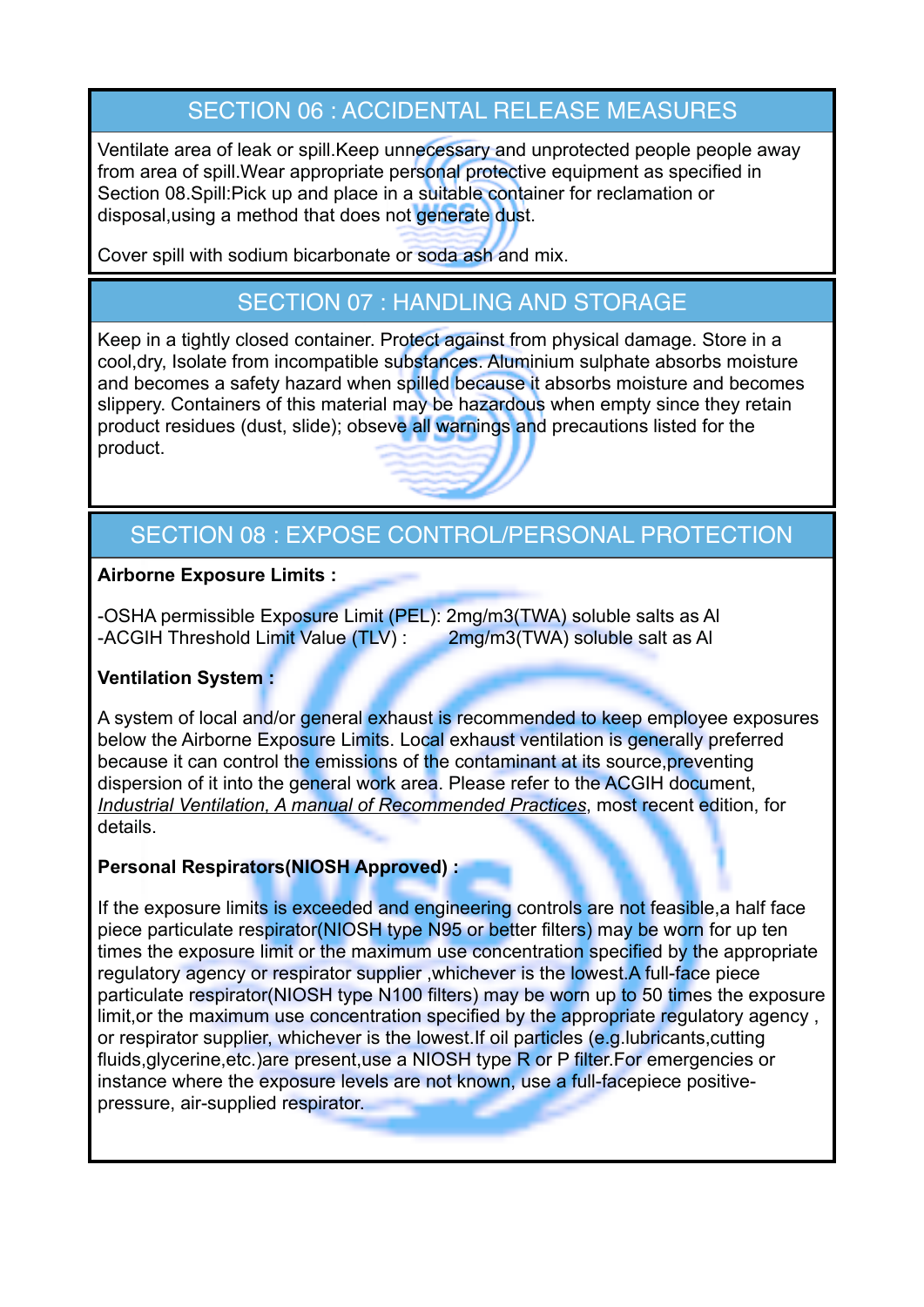**Skin Protection** : Wear impervious protective clothing, including boots, gloves, lab coat, apron or coveralls, as appropriate, to prevent skin contact.

**Eye Protection** : Use chemical safety goggles and/or a full face shield where dusting or splashing of solution is possible. Maintain eye wash fountain and quick-drench facilities in work area.

|                                                      | <b>SECTION 09 : PHYSICAL AND CHEMICAL PROPERTIES</b> |  |  |  |  |
|------------------------------------------------------|------------------------------------------------------|--|--|--|--|
| <b>Physical state:</b>                               | Colorless crystal.                                   |  |  |  |  |
| Odour:                                               | <b>Odourless</b>                                     |  |  |  |  |
| <b>Solubility:</b>                                   | 87 g/100 cc water @0 °C.                             |  |  |  |  |
| <b>Specific Gravity:</b>                             | 1.69 @ 17C/4C                                        |  |  |  |  |
| Vapor Pressure (mm Hg) :                             | No information found                                 |  |  |  |  |
| Vapor density (AIR=1) :                              | No information found                                 |  |  |  |  |
| <b>Evaporation Rate(BuAc=1):</b>                     | No information found.                                |  |  |  |  |
| <b>Boiling Point:</b>                                | No information found.                                |  |  |  |  |
| Melting point(C):                                    | 87 °C(189 °F)Decompose.                              |  |  |  |  |
| PH:                                                  | No information found.                                |  |  |  |  |
| <b>Autoignition Temperature:</b>                     | Not applicable                                       |  |  |  |  |
| % Volatiles by the volume@21C(70F): 0                |                                                      |  |  |  |  |
| <b>Flash Point:</b>                                  | Not applicable                                       |  |  |  |  |
| <b>Decomposition Temperature:</b>                    | Not available                                        |  |  |  |  |
| <b>Viscosity:</b>                                    | Not available                                        |  |  |  |  |
| NFPA Rate: Health: 1; Flammability: 0; Reactivity: 1 |                                                      |  |  |  |  |
| Molecular Formula : Al2(SO3)4                        |                                                      |  |  |  |  |
| Molecular Weight: 666.42                             |                                                      |  |  |  |  |
|                                                      |                                                      |  |  |  |  |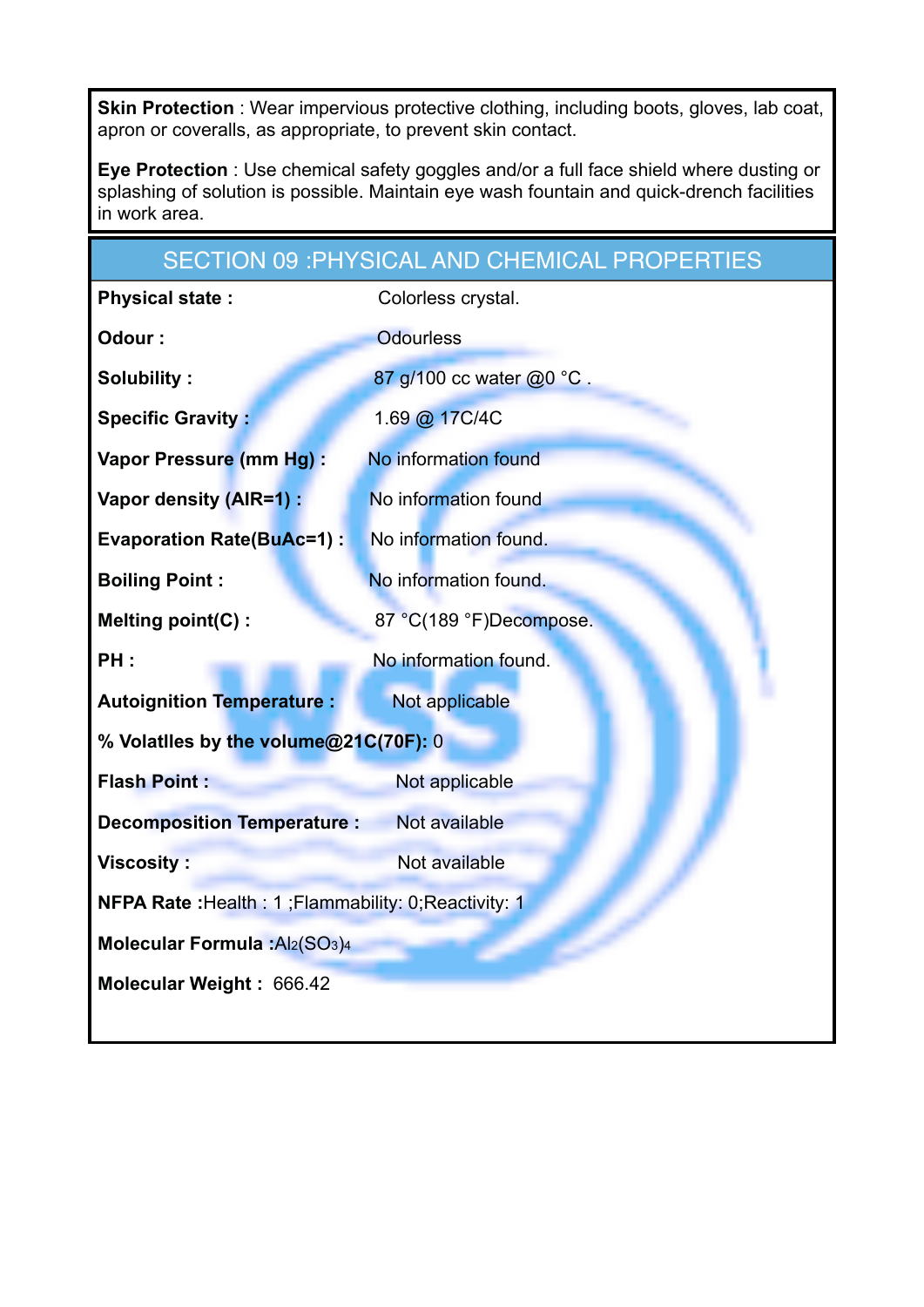## SECTION 10:STABILITY AND REACTIVITY

#### **Stability:**

Stable under ordinary conditions of use and storage.

#### **Hazardous Decomposition Product :**

Hydrolyzes to form dilute sulfuric acid. Toxic and corrosive oxides of sulfur may be formed when heated to decomposition.

**Hazardous Polymerization :** 

Will not occur.

**Incompatibilities :** 

Corrosive to metals in the presence of water.

#### **Conditions to Avoid :**

Moisture and incompatibles.

### SECTION 11 : TOXICOLOGICAL INFORMATION

Anhydrous Material: Oral mouse LD 50:6207 mg/kg ; Irritation eyes rabbit: 10mg/24H severe ; investigated as a mutagen and reproductive effecter. 18-Hydrate: Oral mouse LD 50: > 9mg/kg; investigated as a mutagen.

| <b>Cancer Lists-</b>     |      | -NTP Carcinogen- |                      |
|--------------------------|------|------------------|----------------------|
| Ingredient               | Know | Anticipated      | <b>IARC Category</b> |
| <b>Aluminium Sulfate</b> | No   | <b>No</b>        | <b>None</b>          |

## SECTION 12 : ECOLOGICAL CONSIDERATION

**Environmental Fate :**

No information found.

**Environmental Toxicity :** 

No information found.